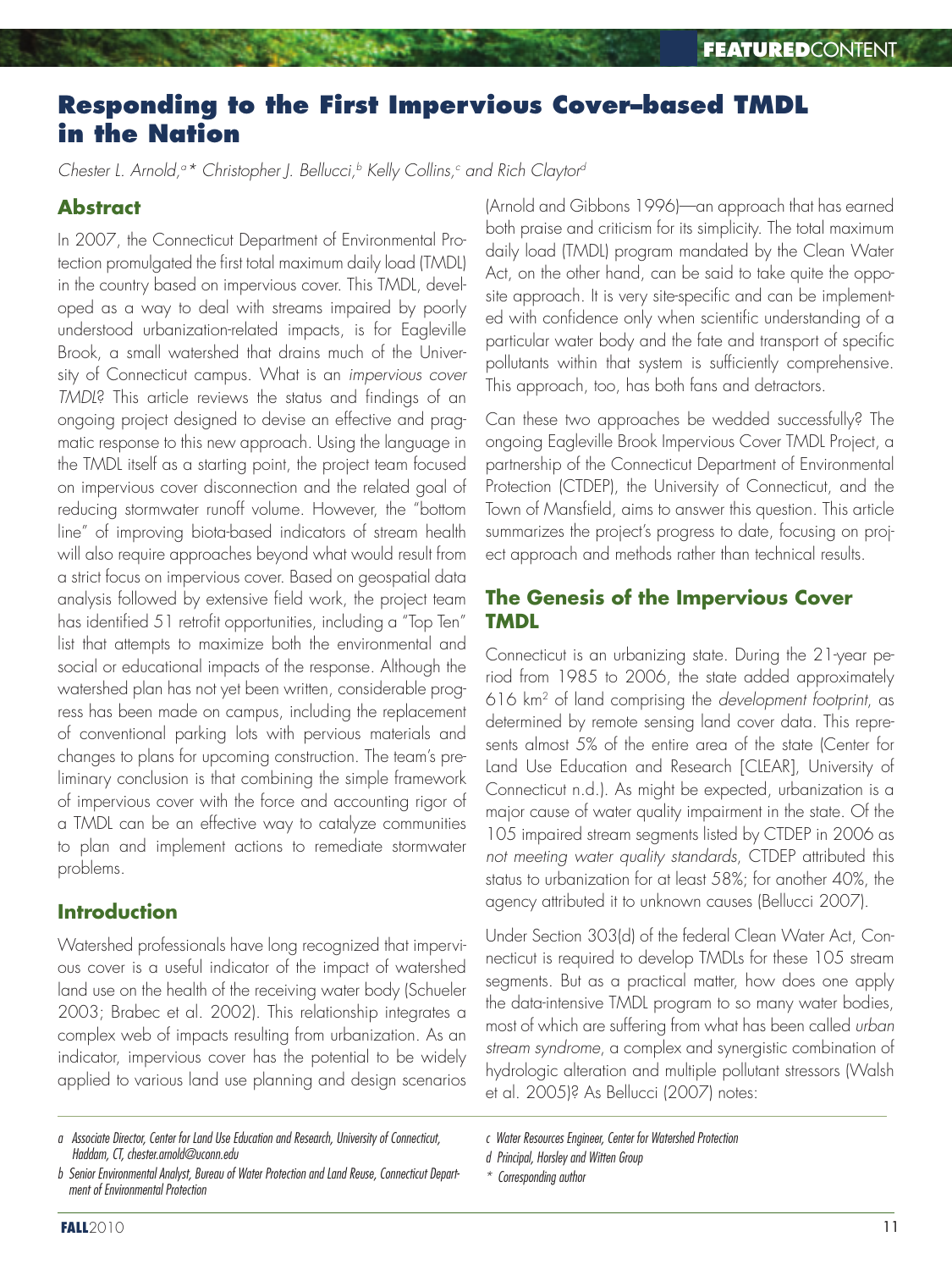#### **ARTICLE**

*Developing TMDLs for "urbanization" presents an enormous challenge for Connecticut because of the number of impairments and the complicated nature of urban stream syndrome … Often, there is insufficient information that indicates any specific pollutant is causing or contributing to an exceedance of a particular water quality criterion. Rather, given the variability in types and concentrations of pollutants associated with stormwater, and the range in magnitude of storm events, a surrogate approach that aggregates the effects of multiple stressor syndrome is perhaps a more appropriate measure of impact.*

To investigate this hypothesis, in 2005–2006, CTDEP conducted statewide research comparing stream health, as indicated by metrics for benthic macroinvertebrate populations, to watershed impervious cover estimates provided by CLEAR models based on 30-m remotely sensed data (Chabaeva et al. 2007). A total of 125 stream segments were studied, and the results were compelling, if widely in keeping with the literature on the impacts of impervious cover: no stream with over 12% impervious cover in its immediate upstream catchment area met the state's aquatic life criteria for a healthy stream (Bellucci 2007; Figure 1).



*Figure 1. Scatter plot of the percentage of total impervious cover and macroinvertebrate multimetric index (MMI) for 125 stream monitoring locations in Connecticut. The MMI score is the average score of seven metrics and ranges from 0 to 100, with higher values representing the least stressed sites. Sites that plot above the horizontal line meet Connecticut's water quality criterion to support aquatic life.*

Based on this result, and the need for a pragmatic regulatory response to urban stream syndrome in the face of insufficient local data, CTDEP developed the nation's first impervious cover TMDL for the Eagleville Brook watershed in Mansfield, Connecticut. The US Environmental Protection Agency approved this TMDL in 2007.

Eagleville Brook is typical of urban stream syndrome—it is included on the 2006 list of Connecticut waterbodies not meeting water quality standards (CTDEP, 2006) based on very low aquatic life use support scores, the causes of which are cited as "unknown." The brook has a 6.2-km2 drainage area and is tributary to an impoundment of the Willimantic River, a tributary of the Thames River basin, which encompasses much of the eastern third of the state (Figure 2). The Eagleville watershed drains a large portion of the University of Connecticut (hereafter, "the University"), and for long stretches in the upper part of the watershed the brook is piped underground beneath the campus. The watershed surficial material is predominantly glacial till. Rainfall in the region is typical of the state, which has a long-term average of about 114 cm per year, distributed fairly evenly throughout the year (Miller et al. 2002).



*Figure 2. The Eagleville Brook watershed and its location (inset) within the state and within the Thames River major basin. Black lines depict the boundaries of the watershed and subwatersheds, blue lines represent water, and red areas depict impervious cover digitized from 2008 highresolution imagery, that comprises the map background. The University of Connecticut campus can be seen as the concentration of impervious cover in the upper watershed.*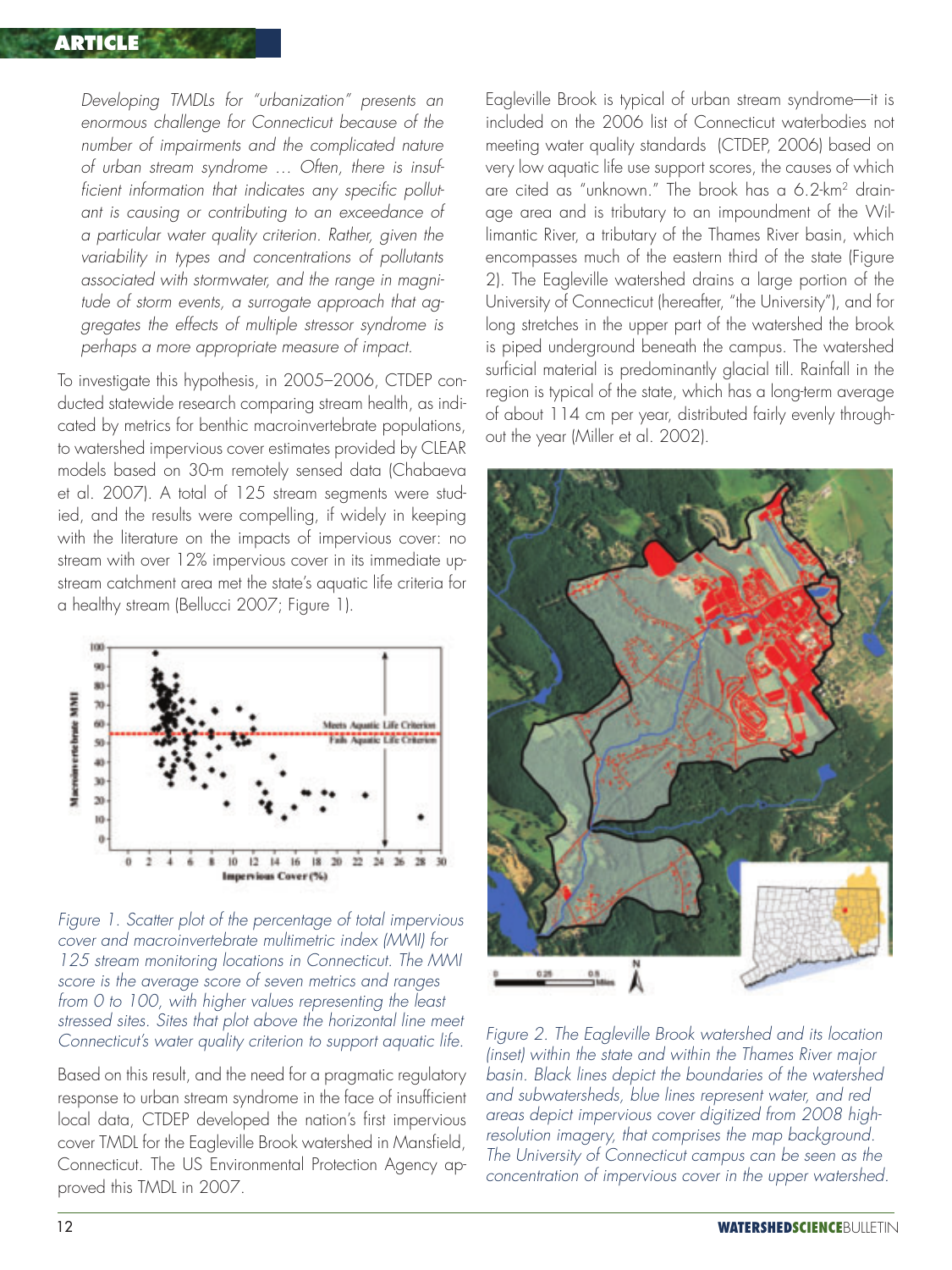Based on the statewide research, CTDEP set the TMDL target at 12% impervious cover (CTDEP, 2007). Applying a margin of safety factor—and noting that, for this analysis, "it is not feasible to draw a clear distinction between stormwater originating from [National Pollutant Discharge Elimination System (NPDES)]-regulated point sources and non-NPDES regulated sources (point and nonpoint)"—CTDEP (2007, 8) set both the wasteload allocation and the load allocation for this TMDL at 11% impervious cover for the entire basin. Based on the statewide modeling estimates, the three subbasins of the brook varied in impervious coverage from 5% in the lower watershed to 27% in the upper (campus) area (CTDEP 2007).

#### **Interpreting the Impervious Cover TMDL's Bottom Line**

Does the impervious cover TMDL constitute a mandate to get out the jackhammers? Not necessarily. The TMDL specifically states that the goal is to have the watershed ecosystem look and act *as if* the watershed were no more than 11% impervious, and it takes pains to remind the regulated community that the bottom line is ultimately not land cover, but stream biology:

*…[impervious cover] is being used in this TMDL as a surrogate for the impacts that pollutants and other stressors from stormwater have on aquatic life in streams. The goal of the TMDL is to reduce impacts from stormwater on the aquatic life in Eagleville Brook. In the absence of actual [impervious cover] reduction, stormwater management techniques that offset the negative effect of [impervious cover] should be implemented in the Eagleville Brook watershed. Meeting the TMDL will be assessed by measuring the aquatic life directly. Tracking the [impervious cover] elimination/disconnection or equivalent [impervious cover] reduction in the watershed during BMP implementation may be used as an interim measure to assess progress. (CTDEP 2007)*

Thus, the language of the TMDL itself makes clear that this is not a strict acre-by-acre accounting exercise. In fact, we would argue that it lends itself to flexible solutions more readily than does a conventional TMDL. In addition, this approach is in keeping with several strong and emergent themes in watershed management. First, it recognizes the growing consensus that it is *effective* or *connected* impervious cover that should be the focus of remediation efforts, rather than total impervious cover (Booth and Jackson 1997;

Brabec 2002). Although the research providing the technical basis for the impervious cover TMDL uses estimates of total impervious cover—the only feasible method given that it was a statewide study—implementation must focus on impervious cover disconnection, and for that, detailed site-level work is necessary. In a recent watershed study, Roy and Shuster (2009) conclude that on-site assessments are necessary to accurately tease apart total impervious cover from directly connected impervious cover, and that parcelscale field work is needed for the management of suburban and urban watersheds. Our project team's experience corroborates this (see next section).

Second, the impervious cover TMDL can also be seen as taking a *runoff reduction* approach (Hirschman et al. 2008), which places a high degree of emphasis on volume-based hydrologic mitigation as a major method of watershed management (Reese 2009). In Connecticut, the importance of runoff reduction was a key lesson of the Jordan Cove project, a long-term nonpoint source monitoring project comparing runoff quantity and quality before, during, and after construction in paired low-impact development (LID) and conventional watersheds. Notably, that project concluded that the lower pollutant load in the LID watershed, versus that in the conventional watershed, was mainly due to the dramatically lower runoff volume in the LID watershed (Dietz and Clausen 2008).

## **The Project**

Subsequent to the issuance of this unique TMDL, a partnership was formed to determine the overall framework and specific elements of a response. The objectives of this project are twofold: (1) develop a plan for the University and the town to respond to the TMDL and (2) in the process, evaluate the feasibility of the impervious cover TMDL concept and document a general methodology by which others can implement a similar program.

Key elements of the project include: (1) geospatial data gathering and mapping; (2) field work to further refine the mapped information and to identify stormwater retrofit opportunities; and (3) educational and technical assistance to the Town of Mansfield, as well as more general educational efforts intended to help other communities navigate the impervious cover TMDL process. The project team includes the University of Connecticut's CLEAR Nonpoint Education for Municipal Officials Program, the Center for Watershed Protection (CWP), and the Horsley Witten Group.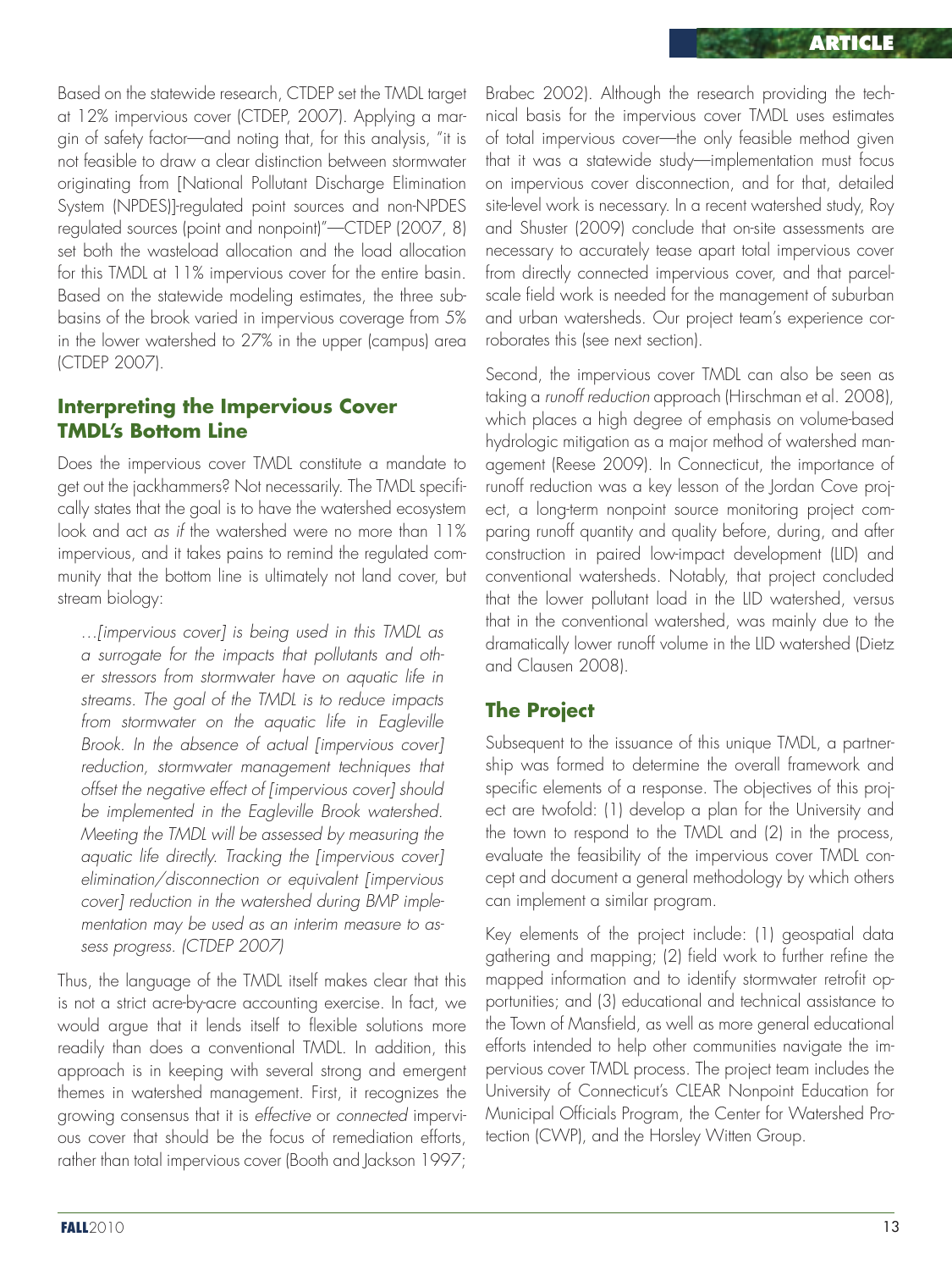#### **Data and Mapping**

During the winter of 2008–2009, the project team collected all potentially relevant geospatial data. Both the Town of Mansfield and the University have fairly detailed data sets on drainage, roads, and other infrastructure. CLEAR used 2008 high-resolution color imagery to update and correct previously digitized information on impervious cover and its component parts (e.g., roads, rooftops, parking lots, and walkways) on campus, and to digitize impervious cover for the noncampus portion of the watershed (Figure 2). Since the original TMDL estimate was based on a model using 30-m resolution data from 2002,it is not surprising that updated data show an increase in the amount of impervious cover in the watershed (Table 1). In addition, the team used the imagery to update and correct the location of storm drains on campus. The project team used these data not only to refine the original CTDEP estimates of impervious cover, but to formulate preliminary ideas on retrofit opportunities and to help plan the field analysis. All data were placed on an internet geographic information system mapping site, using

ArcGISServer® software, to make them easily accessible to the team and, eventually, to the public.

#### **Field Verification and Analysis**

In July 2009, the project team conducted a four-day field analysis of the watershed. Field work identified important features that could not be determined from the mapping exercise alone. First, the team identified discrepancies in the original watershed boundary as contained in the state hydrography data layer; the revised watershed boundary was about 0.11 km2 (26 acres) less than the original. Second, the team estimated that about 0.21 km2 (51 acres) of the impervious cover in the watershed were effectively disconnected via sheet flow to a large forested area, undetected diversion to another watershed, or through treatment by a recently constructed stormwater practice (Table 1). In addition, although the drain locations had been updated, the data on the location of the pipes themselves were not always up-todate. In many cases, drainage patterns had been altered multiple times and did not necessarily follow what might be assumed from topography and drain locations.

|                                                                    | <b>Existing Conditions</b> |                                                                 |                             |  |  |
|--------------------------------------------------------------------|----------------------------|-----------------------------------------------------------------|-----------------------------|--|--|
| <b>Eagleville Brook Watershed</b>                                  | <b>TMDL Estimated</b>      | <b>Adjusted and Updated with</b><br><b>Imagery</b> <sup>a</sup> | Field-Adjusted <sup>b</sup> |  |  |
| Watershed drainage area, km2 (acres)                               | 4.96 (1,225)               | 4.96 (1,225)                                                    | 4.85(1,199)                 |  |  |
| Watershed impervious cover, km2 (acres)<br>0.59(145)               |                            | 0.87(216)                                                       | 0.67(165)                   |  |  |
| Watershed impervious cover, %                                      | 11.8                       | 17.6                                                            | 13.8                        |  |  |
| 11% impervious cover TMDL target, km2 (acres)                      | 0.55(135)                  | 0.55(135)                                                       | 0.53(132)                   |  |  |
| Impervious cover to disconnect/manage to reach target, km2 (acres) | 0.04(10)                   | 0.33(81)                                                        | 0.13(33)                    |  |  |

Table 1. Existing conditions in Eagleville Brook. The original estimates were based on modeling using 2002 land cover data with 30-m resolution.

*<sup>a</sup> The middle column shows additional impervious cover resulting from updates and improvements using 2008 highresolution satellite imagery. <sup>b</sup> The far right column includes field adjustments that decreased the watershed area by 0.11 km2, and "removed" 0.21 km2 of disconnected impervious cover.*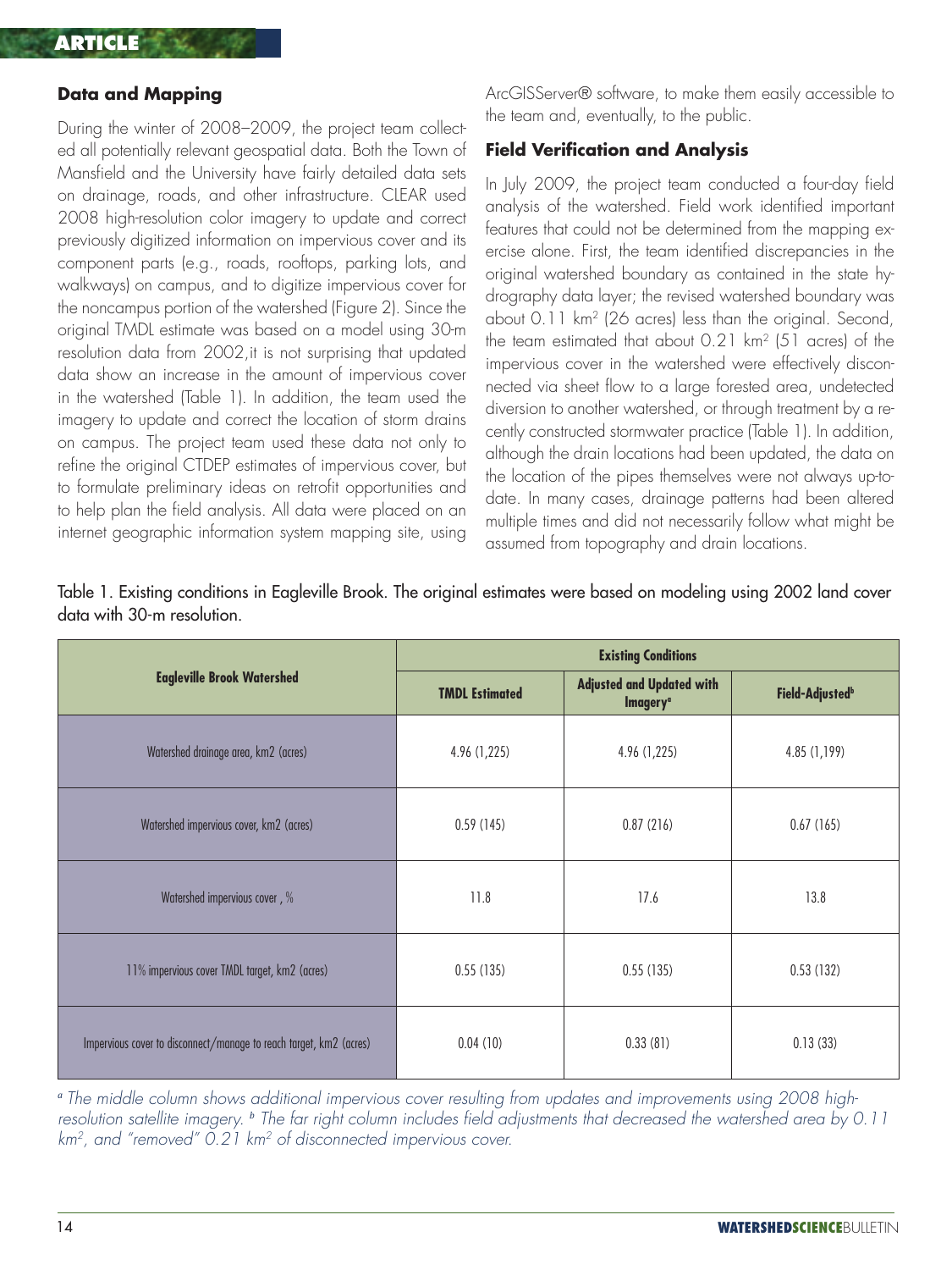#### **Retrofit Opportunities**

The project team assessed potential stormwater retrofit opportunities at 51 project sites in the Eagleville Brook watershed, using methods identified by Schueler et al. (2007). Sites were almost entirely located on the University campus, where the dominant fraction of the watershed's impervious cover is found. The Town of Mansfield portion of the watershed is largely rural residential, representing a small amount of the total impervious cover and composed mostly of relatively narrow secondary roads and private rooftops and driveways (see Figure 2). For the town section of the watershed, the focus will be on future development rather than

retrofits, emphasizing proactive LID approaches and changes to road standards and maintenance.

The 51 retrofit opportunities include a variety of stormwater management practices, including rain gardens, bioretention, downspout disconnection, green roofs, swale enhancement, soil amendments, dry swales, porous pavement, cisterns, sand filters, constructed wetlands, floodplain reconnection, impervious cover removal, tree plantings, pervious area restoration,



*Figure 3. A Google Earth "mashup" from the project website, showing most of the University campus and a portion of the 51 retrofit locations; Top Ten sites are in blue. The markers can be linked to maps, drawings, documents, photos, or other content and will be populated as the project proceeds. IC, impervious cover.*

and stormwater planters. CWP and Horsley Witten evaluated each of these opportunities using professional judgment and the following technical factors: impervious area treated, pollutant removal capability, runoff reduction estimates, cost, and maintenance requirements.

The project team as a whole then reviewed the 51 sites with respect to nontechnical factors such as feasibility, educational or demonstration potential, and opportunity (e.g., upcoming plans to repave a parking lot). Out of these discussions came a "Top Ten" list of priority retrofits based on both technical and nontechnical factors (the number ten was determined not by analysis but by the limitations of the work plan). The list does not necessarily reflect the ten retrofits that would remove or disconnect the maximum amount of impervious cover, but rather the projects that, as a package, would have a large impact while creating the greatest momentum on campus for further change. Thus, the list includes a range of retrofit types, geographically spread about campus and applied to different types of land use and impervious cover patterns (e.g., dormitories, academic buildings, and parking lots). As per the project plan, the team created *25% design* conceptual drawings for the Top Ten. We do not necessarily assume that these practices will be built exactly as designed; rather, as construction, renovation, and landscaping take place on a project-by-project basis in the future,

> they will provide ideas and guidance that will foster creative TMDL implementation.

#### **Project Status and Implementation**

At the time of this writing, the project is in transition from the technical phase of the work to the plan writing, outreach, and implementation phase. The retrofit technical report is complete. Work with the Town of Mansfield on land use regulation review and changes will begin during fall 2010 and will be on-

going. The project team will develop educational materials in late 2010, using the project website as a repository for all project information. For instance, Figure 3, taken from the project website, shows a Google Earth–based display of a portion of the 51 retrofit sites, each of which is linked to technical documents, photos, and other information.

At this early stage, much remains to be worked out in terms of implementation strategies. However, three simple but important concepts have emerged. First, implementation will take place during the course of ongoing University and Town of Mansfield activities, as opportunities occur during the design process at the site level. Second, there is general agree-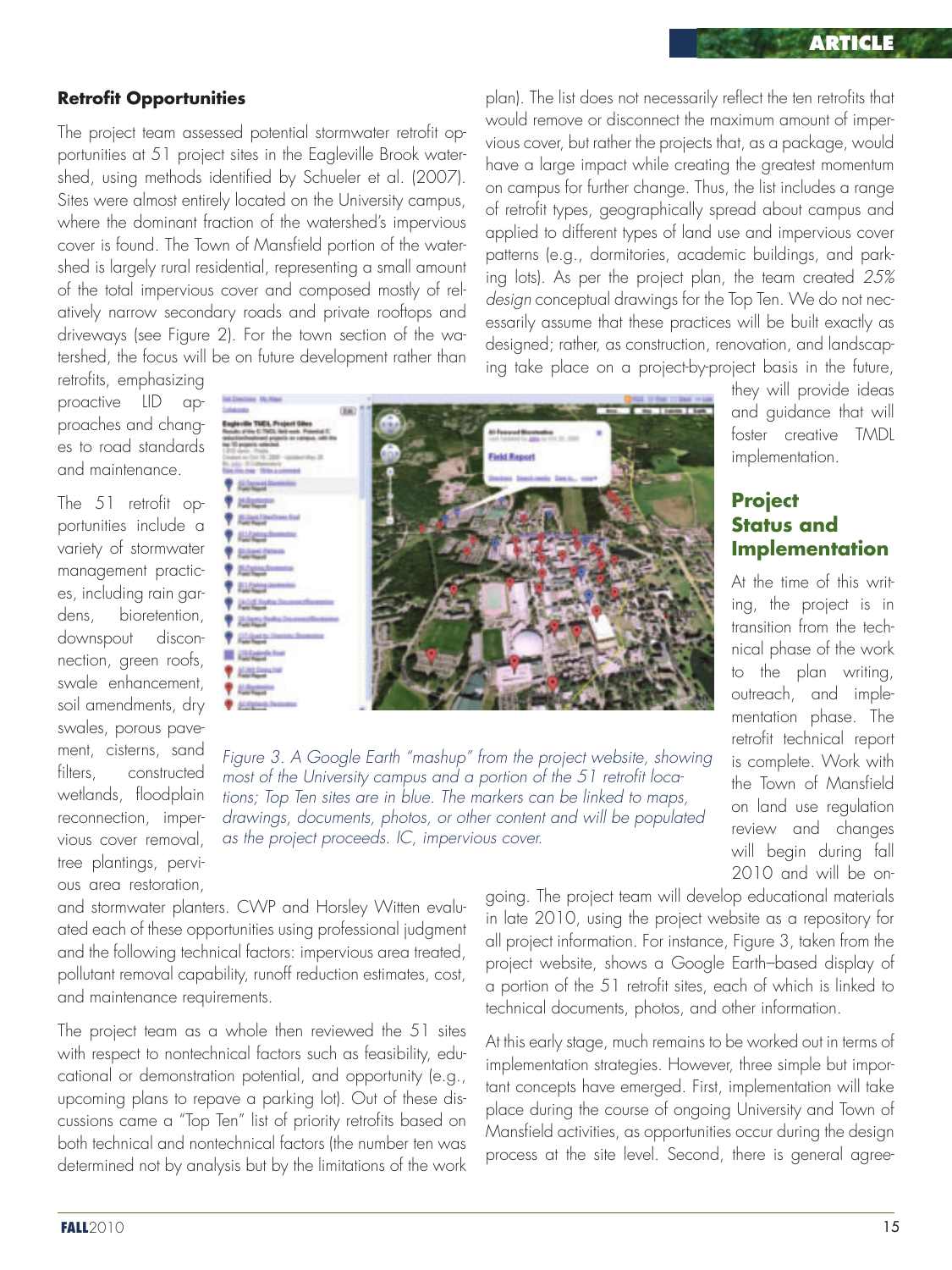#### **ARTICLE**

ment that the impervious cover TMDL approach will extend beyond the boundaries of the Eagleville watershed to other portions of the town and campus. Finally, University and town officials increasingly recognize the enormous role that the maintenance of these practices will play in the ultimate success of the effort. The University has already contracted to develop maintenance manuals for pervious pavements and has purchased new vacuum equipment. Similar manuals for the operation and maintenance of other LID practices will be developed as these practices are put into place.

*... the growing consensus that it is effective or connected impervious cover that should be the focus of remediation efforts, rather than total impervious cover*

Implementation will be ongoing for the foreseeable future and has, in fact, already begun even before the issuance of the project's final report or the formal TMDL response. In summer 2009, the University repaved two parking lots—one with permeable concrete, and one with permeable asphalt (believed to be the first permeable asphalt parking lot in the state). Plans for extensive remodeling to upgrade the safety sprinkler system of an off-campus graduate housing unit now include plans for pervious parking stalls and rain gardens receiving both road and rooftop runoff. Plans for the construction of a new building in the heart of campus will include a green roof, bioswales, and pervious paving. Although these projects were conceived prior to the determination of the Top Ten, they can be directly attributed to the University's desire to respond to the TMDL.

The consonance of the impervious cover TMDL practices with separate but parallel efforts on campus offers enormous potential. Promising coordination has taken place between the TMDL team and the team developing a landscape master plan for the campus; these plans have many areas of agreement on the use of vegetation, specifically trees, as both aesthetic and stormwater amenities. And in 2007, the University established a sustainable design and construction policy that requires that all new construction and renovation projects costing over \$5 million attain a Leadership in Energy and Environmental Design "silver" rating as a minimum standard (US Green Building Council n.d.).

#### **Tracking Progress**

One thing yet to be worked out in detail is the project accounting process. Ultimately, the ability to measure progress is a major factor that separates the impervious cover TMDL approach from a simple urban retrofit analysis. Based on the guidance contained in the TMDL language itself and the project team's experience to date, the team envisions that progress will be measured in three tiers:

*The amount of impervious cover removed or disconnected.* This seems relatively straightforward, and our current estimates show that the 11% goal is more than achievable (Table 2). However, complexities still must be worked out. As one might expect on a large college campus, the results of soil compaction tests performed on many of the pervious areas, particularly large quads and greens, were closer to those of concrete than turf. While the project implementation plan is expected to address this issue (in concert with a campus landscape master plan), to date these areas have not been accounted for in any quantitative tracking system. In addition, no provision yet exists in Connecticut for assigning certain retrofit practices (e.g., pervious paver areas) with partial credit toward disconnection, as has been done in several states (North Carolina Division of Water Quality 2007). Finally, the 11% target was set for the entire watershed, while most of the impervious cover (about 75% of the total acreage) is in one subwatershed containing the campus. Discussions are under way about means of tracking progress at both the watershed and subwatershed levels; this would serve to focus even more attention on the University portion of the watershed.

*Improvements in reestablishing a more natural hydrologic regime in Eagleville Brook.* The project team has renovated and reactivated an abandoned research weir located on the brook just downstream of the campus portion of the upper watershed, for the purpose of conducting long-term monitoring of streamflow as the TMDL is implemented. In addition, the University has provided funds for monitoring of the runoff from, and flow through, the two new pervious parking lots. Project partners are discussing the value of modeling the runoff reduction effects of the recommended LID practices, both as a predictive tool and to compare to the weir data.

*The health of the stream, as indicated by the macroinvertebrate and fish sampling conducted by CTDEP.* This ultimate objective is a reminder that, while volume reduction is the primary concern, it should not be the sole focus of the impervious cover TMDL. Thus, the final report and management plan also will include (1) source reduction strategies for likely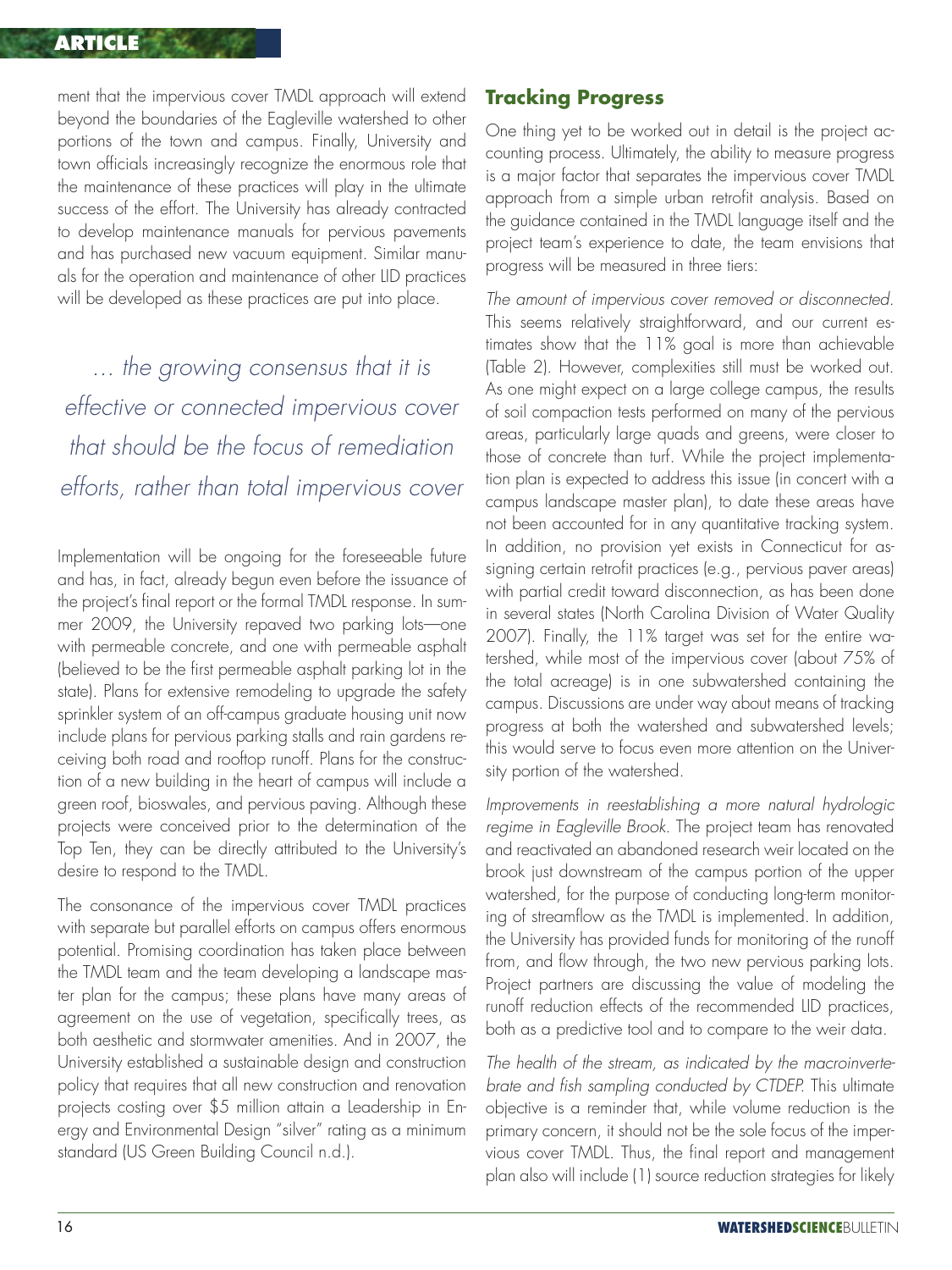Table 2. Estimated progress toward the TMDL target of 11% impervious cover if the recommended retrofits were implemented.

| <b>Estimated Result of Retrofit Implementation</b> |                                                 |                                                   |                                                                   |                                                 |                                                    |                              |  |  |  |
|----------------------------------------------------|-------------------------------------------------|---------------------------------------------------|-------------------------------------------------------------------|-------------------------------------------------|----------------------------------------------------|------------------------------|--|--|--|
| <b>Sites</b>                                       | <b>Drainage Area</b><br>Treated, km2<br>(acres) | <b>Impervious Area</b><br>Treated, km2<br>(acres) | <b>Watershed IC after</b><br><b>Implementation</b><br>km2 (acres) | Target IC (11% of<br>watershed), km2<br>(acres) | <b>Watershed IC after</b><br>Implementation<br>(%) | <b>Estimated Cost</b><br>(S) |  |  |  |
| <b>Top Ten Retrofit Sites</b>                      | 0.30(74)                                        | 0.13(32)                                          | 0.54(133)                                                         | 0.53(132)                                       | 11.1%                                              | \$1,350,000                  |  |  |  |
| All 51 Retrofit Sites                              | 0.47(115)                                       | 0.25(61)                                          | 0.42(104)                                                         | 0.53(132)                                       | 8.7%                                               | \$5,800,000                  |  |  |  |

*Notes: The Top Ten retrofits bring the watershed to 11.1% impervious cover, essentially in compliance with the target; implementing all 51 retrofits would far exceed the target, reducing impervious cover to just over 3%. These estimates do not factor in new impervious cover added with additional building or renovations. IC, impervious cover.*

"hot spot" areas, like the motor pool; (2) innovative water quality practices, like a gravel wetland; and (3) projects focused on wetlands and/or riparian restoration.

# **Is It Working?**

Based on our experience to date, we believe that the impervious cover TMDL is on its way to success. In the minds of project team members, the acid test is this: *does the impervious cover TMDL make it easier, or more difficult, for a regulated community to develop and implement a response to a TMDL that is likely to improve the health of the water body in question?*

We believe that the impervious cover TMDL makes a response easier, primarily because impervious cover provides a framework that communities can use to assess the problem and make decisions (Arnold and Gibbons 1996). Coupling the impervious cover framework with the regulatory driver of a TMDL provides an approach well-suited to catalyze local action. Certainly, a town manager asked to reduce the effective amount of impervious cover may more easily develop next steps than one who is asked to reduce bacterial concentrations from *a* to *b* and zinc concentrations from *x* to *y*. Although not yet quantifiable, the progress made to date in Eagleville Brook supports this view.

# **Conclusion**

An impervious cover TMDL does require detailed, and often painstakingly acquired, information as its basis. However,

one could argue that digitizing parking lots, evaluating storm drains, and conducting soil testing (for example) are more easily understood and achieved than modeling and monitoring a suite of pollutants. So, for those who can marshal the wherewithal to do the field work required, an impervious cover TMDL seems like a viable alternative for urban or urbanizing watersheds. Urban stream syndrome is widespread, and the resources needed to take the traditional, data-intensive, pollutant-by-pollutant TMDL approach are limited. Based on our experience in Eagleville Brook, combining an integrative indicator like impervious cover with an accounting system like a TMDL provides a promising approach for helping communities move in positive directions regarding land use planning and design that is protective of water resources.

More information is available at the project website:

http://clear.uconn.edu/eagleville/Eagleville\_TMDL/ Home.html

## **Acknowledgments**

The Impervious Cover TMDL Project receives major funding from a Clean Water Act Section 319 nonpoint source grant from the Connecticut Department of Environmental Protection, with additional funding from the University of Connecticut and from the Town of Mansfield.